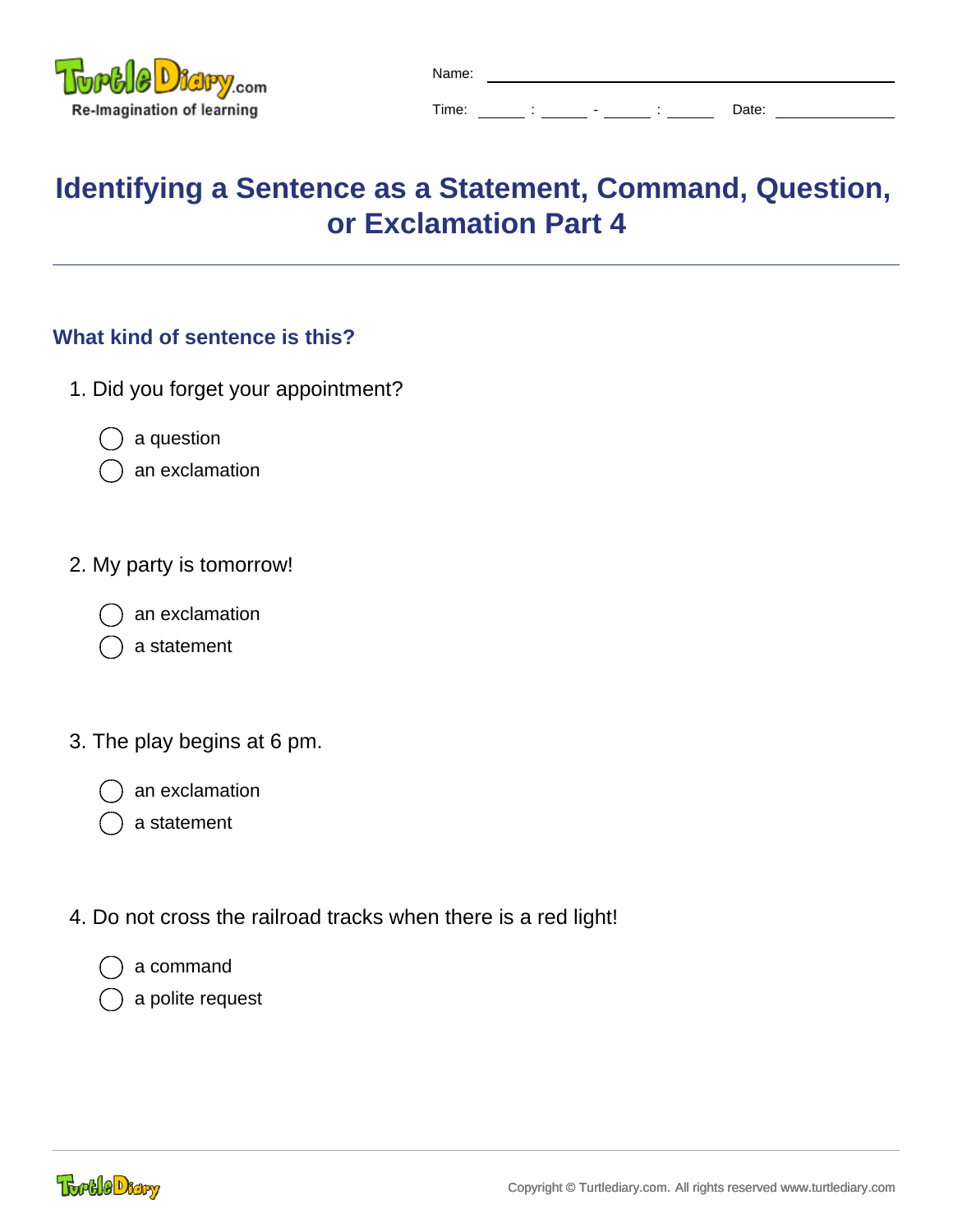- 5. Please help me with my homework.
	- a command
	- a polite request
- 6. What is your favorite non-fiction book?
	- a question
	- an exclamation
- 7. It's snowing outside!
	- an exclamation
	- a command
- 8. Did you vacuum your bedroom?
	- a question
	- an exclamation
- 9. The cat has black spots.
	- a statement
	- a command
- 10. Stop at the next corner!



a command

a polite request

**TortleDtary**